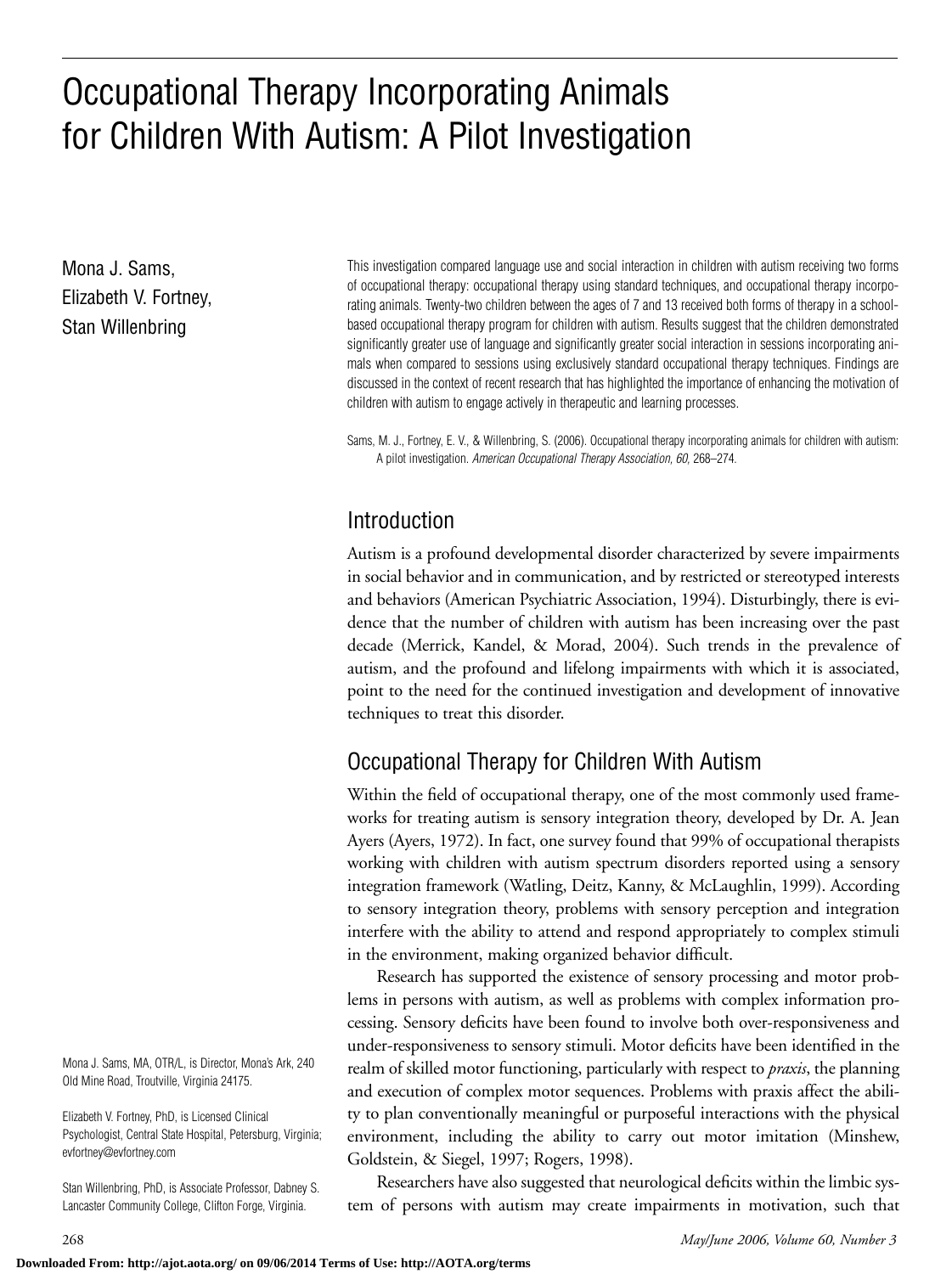behaviors and stimuli that are reinforcing to most children are not reinforcing to those with autism (Bauman & Kemper, 1994). A combination of these and other neurological problems may particularly affect social interactions in children with autism; human movement and motivation is complex and difficult to predict, and frequently requires the interpretation of subtle verbal or nonverbal cues that are difficult for persons with autism to perceive or process (Mailloux & Roley, 2001).

Unfortunately, recent reviews of the literature have not found overwhelming support for the efficacy of interventions designed to address sensory, motor, and sensory integration problems in children with autism, and this has even been the case for interventions based specifically on sensory integration theory. In her thorough review, Baranek (2002) concluded that available sensory and motor interventions for children with autism lacked adequate scientific bases. She also found that the studies investigating these approaches had methodological limitations that made it difficult to draw firm conclusions, and that longitudinal studies often reflected that any gains that were made were short-lived. Similarly, Dawson and Watling (2000) reviewed the literature addressing interventions to facilitate auditory, visual, and motor integration in autism. They found only four small-scale studies of the use of sensory integration therapy for children with autism, and no studies on the use of traditional occupational therapy for this population. These authors concluded, therefore, that the occupational therapy and sensory integration techniques currently in use had not thus far been well validated by empirical research.

Though sensory and motor integration approaches typically used by occupational therapists in the treatment of autism have not received clear support in the literature to date, the emphasis of sensory integration therapy on facilitating the "inner drive" of the child has recently received support from research in the area of applied behavior analysis. Central to Ayers's conceptualization of sensory integration therapy is the emphasis on child-directed sessions that encourage active participation by the child, and which deliver a "just-right level of challenge" to address the target goal in the context of play (Ayers, 1972; Mailloux & Roley, 2001).

Consistent with Ayers's perspective, Lynn and Robert Koegel, in their investigations of "pivotal response" interventions within an applied behavior analysis framework, have found that interventions that enhance intrinsic motivation to participate and learn dramatically increase success rates in children with autism. Specifically, these researchers advocate that children with autism should be "recruited as active participants in the habilitation process" (Koegel, Koegel, & Brookman, 2005, p. 634), primarily through arrangement of therapy environments to capitalize on the children's own motivation. Examples of such techniques include allowing children to choose the stimulus items, making accessible age-appropriate items naturally occurring in the children's environments, engaging in play with the children with the stimulus items, and pairing natural reinforcers (such as the opportunity to play with the items) with social reinforcers (Koegel et al., 2005). Through identifying skills that provide a foundation for children to elicit further learning opportunities from the environment, and then using motivational techniques to teach these skills, these researchers have found that children with autism were able to quickly learn target behaviors, decrease disruptive behaviors, and generalize and expand their skills outside of the therapy sessions. In sum, Koegel et al.'s (2005) emphasis on involving children with autism as "active participants" in pivotal response interventions mirrors Ayers's focus on activating children's "inner drive" in sensory integration therapy.

# The Biophilic Hypothesis and Animal-Assisted Therapy

In recent years the use of animals in medical and mental health treatment has become increasingly common. According to the "biophilia" hypothesis, humans have adapted to be attentive to both human and nonhuman life forms in their environment (Kellert, 1997). With respect to child development, an increasing number of developmentalists have begun to adopt a "biocentric" perspective. Such an approach departs from the more traditional anthropocentric (human only) focus in theory and research, and suggests that children exhibit a natural interest toward animals and other nonhuman aspects of their environments.

One of the most profound and moving examples of the potential power of the biophilic approach to understanding human development in general, and autism in particular, comes from the writings of Temple Grandin, a PhD and professor of animal science who is herself diagnosed with autism. Her writings about her life have provided insights into an inner world of autism that until recently medical science thought could not exist, while simultaneously describing a unique and sensitive understanding of animal behavior. In her 1995 book, *Thinking in Pictures: And Other Reports from My Life with Autism*, Dr. Grandin wrote, "Being autistic has helped me to understand how they [animals] feel . . . People often fail to observe animals" (p. 155). She attributes her success in animal science to her connection with animals; in discussing her discovery of one specific approach she developed to calm cattle at a slaughter plant, she explains, "All it took was a cow's eye view" (p. 156).

**Downloaded From: http://ajot.aota.org/ on 09/06/2014 Terms of Use: http://AOTA.org/terms**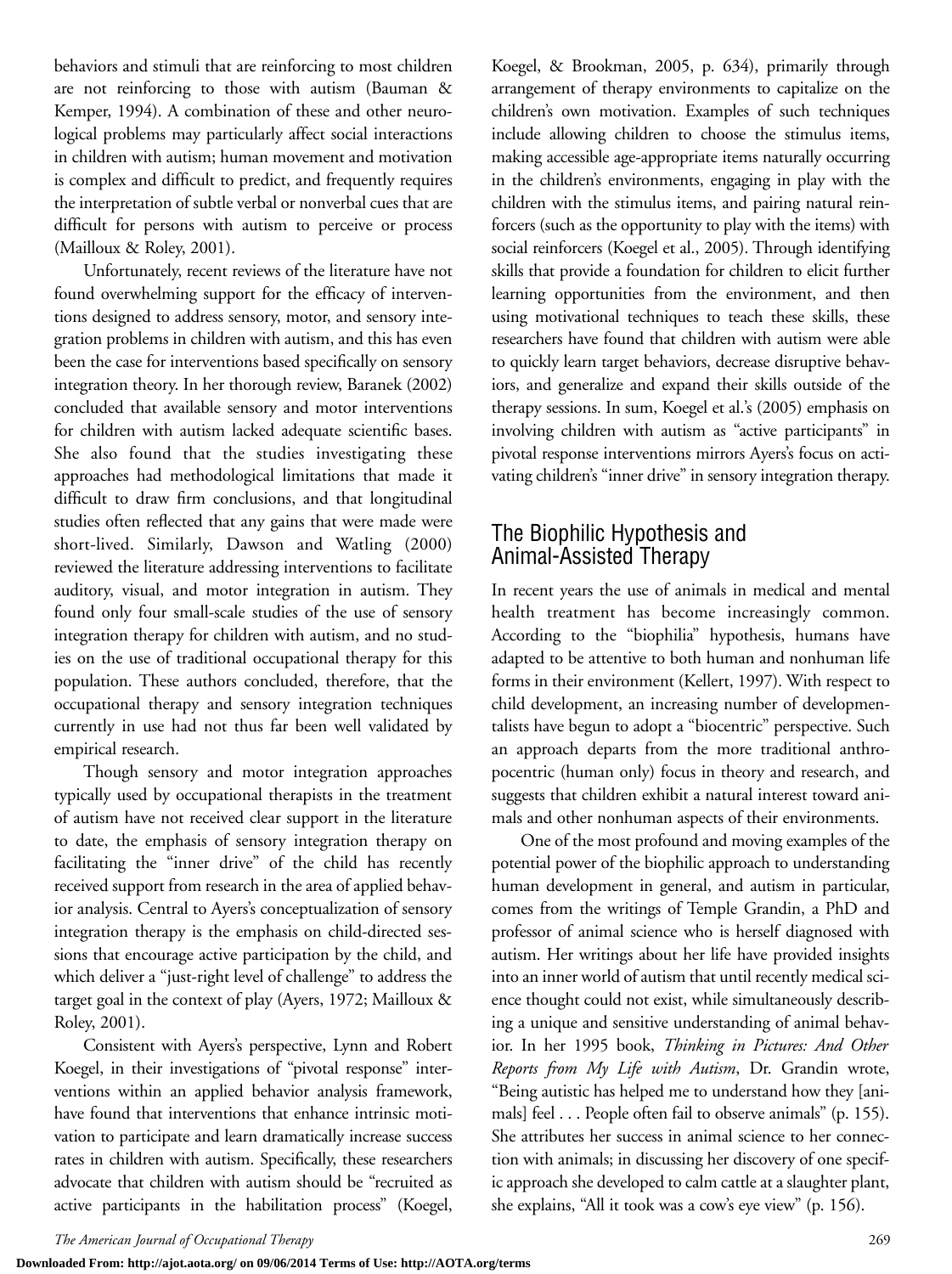Empirical research also supports a biocentric approach to development. For example, a study of 68 5-year-olds found that 42% of the children spontaneously identified their pets as sources of emotional support when they were "sad, angry, happy or wanting to share a secret." Parents of these children rated them as less anxious and withdrawn when compared with age-matched children who did not use pets for support (Melson & Schwartz, 1994). Other studies have found that 5- and 6-year-olds who were more attached to their pets expressed more empathy toward peers (Melson, Peet, & Sparks, 1992), and that 7- to 10-year-olds who reported that they had more "intimate talks" with their pets also had more empathy toward their peers (Bryant, 1985). Therefore, to ignore the component of child development that involves interactions with nonhuman creatures may be to artificially constrict the realm of scientific investigation, and to potentially eliminate effective treatments that promote healthy development in children (Melson, 2003).

Fortunately, the scientific investigation of the human–animal bond and its potential for medical and mental heath interventions has increased in recent decades. Consistent with the biophilia hypothesis, research suggests that therapies using human–animal interactions may provide a wide range of physiological and psychosocial effects, including lowered blood pressure in patients with hypertension (Schuelke et al., 1991), higher survival rates after discharge from a coronary care unit (Friedmann, Katcher, Lynch, & Thomas, 1980), reductions in anxiety among patients with psychotic and mood disorders (Barker & Dawson, 1998), and increased socialization among elderly residents of care facilities (Fick, 1993).

With respect to the use of animal-assisted therapy in programs designed for persons with autism, Redefer and Goodman (1989) found that children with autism demonstrated fewer stereotyped behaviors such as hand-posturing and humming, and increased socially appropriate behavior such as joining the therapist in simple games, when a friendly therapy dog was introduced into the sessions. The children's behavior remained almost 3 standard deviations above baseline levels one month after the introduction of the therapy dog, even when the dog was not present. Martin and Farnum (2002) found that children with Pervasive Developmental Disorders demonstrated a more playful mood, greater focus, and greater awareness of their social environments when in the presence of a live dog than when in the presence of a stuffed dog or a nonsocial toy (e.g., a ball). Finally, studies of therapeutic horseback riding in both adults and children with a range of handicapping conditions repeatedly demonstrate that this intervention produces improvements in balance, muscle tone, coordination, and posture (Biery & Kauffman, 1989). For example,

DePauw (1986) analyzed data collected over a 10-year period from a therapeutic horseback riding program for physically and mentally handicapped children in Washington, D.C. She found that participants in the program showed improvements in motor skills, language skills, emotional control, peer relations, and self-concept.

Given that recent developmental research suggests that both normally developing children (Melson, 2003) and children with autism (Martin & Farnum, 2002; Redefer & Goodman, 1989) exhibit a natural interest toward animals and other nonhuman aspects of their environments, the incorporation of animals into occupational therapy may be a natural extension of the philosophy of the sensory integration approach. Importantly, such an extension of a widely used occupational therapy approach would be consistent with recent research that suggests the importance of using naturally motivating elements in the environment to encourage children with autism to become active partners in their therapeutic and learning processes (Koegel, Carter, & Koegel, 2003; Koegel et al., 2005).

# Method

## *Purpose*

To begin testing the effectiveness of occupational therapy incorporating animals with children with autism, this pilot investigation was designed to examine the frequency of social interactions and language use in occupational therapy incorporating animals compared with occupational therapy sessions using standard techniques. It was hypothesized that the children would engage in significantly more social interactions and would make significantly more use of language in the occupational therapy sessions incorporating animals than in the occupational therapy sessions using exclusively standard techniques.

## *Participants*

Participants were 22 children with autism receiving schoolbased occupational therapy services as part of a regional grant program through the Roanoke County Public Schools in Roanoke, Virginia. The children ranged in age from 7 to 13 years (*m* = 9.6, *SD* = 1.7). Two of the participants carried a secondary diagnosis of cerebral palsy. Inclusion criteria for participation in the study were defined as the following: school age and participating in the schoolbased program, primary diagnosis of autism, and informed consent from parents. The study was approved by and conducted under the auspices of the Institutional Review Board of Carilion Roanoke Memorial Hospital in Roanoke, Virginia.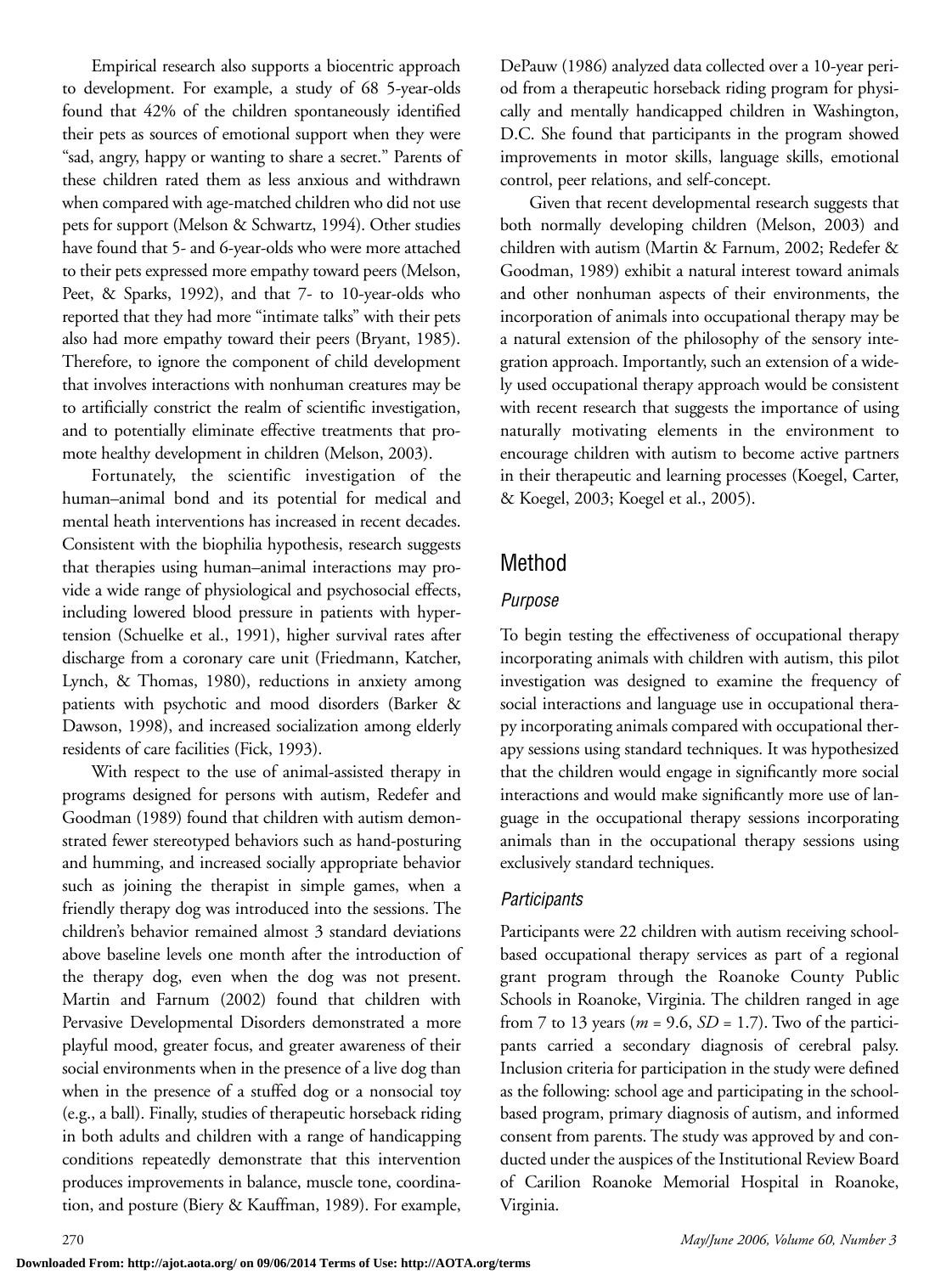#### *Procedure*

Each child received, on average, one session of standard occupational therapy per week and one session of occupational therapy incorporating animals per week. The study was conducted over 15 weeks, but because of situational factors (i.e., absence from school, different start dates in the program, school holidays), the children varied in the number of sessions of therapy they received (between 2 and 12 sessions of each form of therapy). The number of standard versus animal-assisted sessions was kept proportional for each child. The average length of standard occupational therapy sessions was  $26.3$  minutes  $(SD = 6.0)$ , and the average length of occupational therapy sessions incorporating animals was 28.5 minutes (*SD* = 5.3).

Therapeutic activities in both the standard occupational therapy sessions and in the occupational therapy sessions incorporating animals were geared toward facilitating sensory integration, language use, sensory skills, and motor skills. In the standard occupational therapy sessions, the techniques and tools included: teeter-totters and swings for proprioceptive and vestibular input; stretchy play clay, mechanical toys, sensory balls, creative artwork, and puzzles for sensory and motor skills development; and letter magnets, GeoSafari® educational systems (Educational Insights®, 18730 S. Wilmington Avenue, Rancho Dominguez, California 90220) and LeapPad® Learning Systems (LeapFrog® Enterprises, Inc., 6401 Hollis Street, Suite 100, Emeryville, California 94608) for language training. In the occupational therapy sessions incorporating animals, the techniques and tools included: riding in wagons drawn by llamas, riding on the backs of llamas, and guiding llamas through an obstacle course including hoops and tunnels for proprioceptive and vestibular input; brushing and feeding llamas, petting or stroking dogs and rabbits, carding llama wool, throwing balls for dogs, and loading and unloading llamas for sensory input and motor skills development; and responding to and issuing directions in training llamas for competition, asking to interact with specific animals, talking to animals, and talking about animals for language training. During the course of therapy, children were encouraged to train llamas to compete in an obstacle event in a biannual "llama show" (See Table 1).

# Data Collection and Analysis

During each session individual children were observed by trained research assistants, and each instance of language use and social interaction was recorded on a behavioral rating form. The rating forms were divided into "Prompted"

| Table 1. Therapeutic Activities in Standard Sessions and in Sessions Incorporating Animals |  |  |  |  |
|--------------------------------------------------------------------------------------------|--|--|--|--|
|                                                                                            |  |  |  |  |

| <b>Target Domain</b>                   | <b>Standard Occupational Therapy Sessions</b>                                                                                                                                                                                                          | Occupational Therapy Sessions Incorporating Animals                                                                                                                                                                                                                                                                                                                                                                                                                                                                                                                                                                                                                                       |  |  |
|----------------------------------------|--------------------------------------------------------------------------------------------------------------------------------------------------------------------------------------------------------------------------------------------------------|-------------------------------------------------------------------------------------------------------------------------------------------------------------------------------------------------------------------------------------------------------------------------------------------------------------------------------------------------------------------------------------------------------------------------------------------------------------------------------------------------------------------------------------------------------------------------------------------------------------------------------------------------------------------------------------------|--|--|
| Proprioceptive, vestibular functioning | Teeter-totters<br>$\bullet$<br>Swings<br>Bean bags for climbing<br>Hanging bars                                                                                                                                                                        | Riding in wagons drawn by llamas<br>٠<br>Riding on backs of Ilamas<br>Guiding Ilamas through obstacle courses, including<br>hoops, tunnels                                                                                                                                                                                                                                                                                                                                                                                                                                                                                                                                                |  |  |
| Sensory, motor functioning             | Stretchy play clay<br>٠<br>Mechanical toys<br>Sensory balls<br>Creative artwork<br>Puzzles                                                                                                                                                             | Brushing, feeding Ilamas<br>Petting, stroking dogs and rabbits<br>Carding Ilama wool<br>Throwing balls for dogs<br>Loading and unloading Ilama carts<br>٠                                                                                                                                                                                                                                                                                                                                                                                                                                                                                                                                 |  |  |
| Language                               | Letter magnets<br>٠<br>GeoSafari educational systems<br>LeapPad learning systems<br>Asking for toys<br>Responding to directions<br>Repeating occupational therapist utterances                                                                         | Responding to and issuing directions in training Ilamas<br>$\bullet$<br>for competition<br>Asking to interact with specific animals<br>٠<br>Talking and signing to or about animals                                                                                                                                                                                                                                                                                                                                                                                                                                                                                                       |  |  |
| Social Interaction                     | Observing, interpreting, responding to occupational<br>therapist behavioral cues<br>Communicating with therapist, peers about toys<br>Participating in community outings with peers<br>Communicating with therapist, peers about<br>thoughts, feelings | Observing, interpreting, responding to animal behavioral<br>cues (graded experience)<br>• Responding, adapting to natural consequences of<br>behaviors toward animals (graded experience)<br>Communicating with occupational therapist, peers about<br>animals<br>Interacting with others at school through animals (i.e.,<br>facial, verbal behaviors to others who are petting animal)<br>Communicating to animals ideas intended for an<br>observing human<br>Participating in Ilama shows: cheering for peers in Ilama<br>٠<br>shows, interacting with community at Ilama shows,<br>receiving awards, and social reinforcement<br>Communicating with animals about thoughts, feelings |  |  |

**Downloaded From: http://ajot.aota.org/ on 09/06/2014 Terms of Use: http://AOTA.org/terms**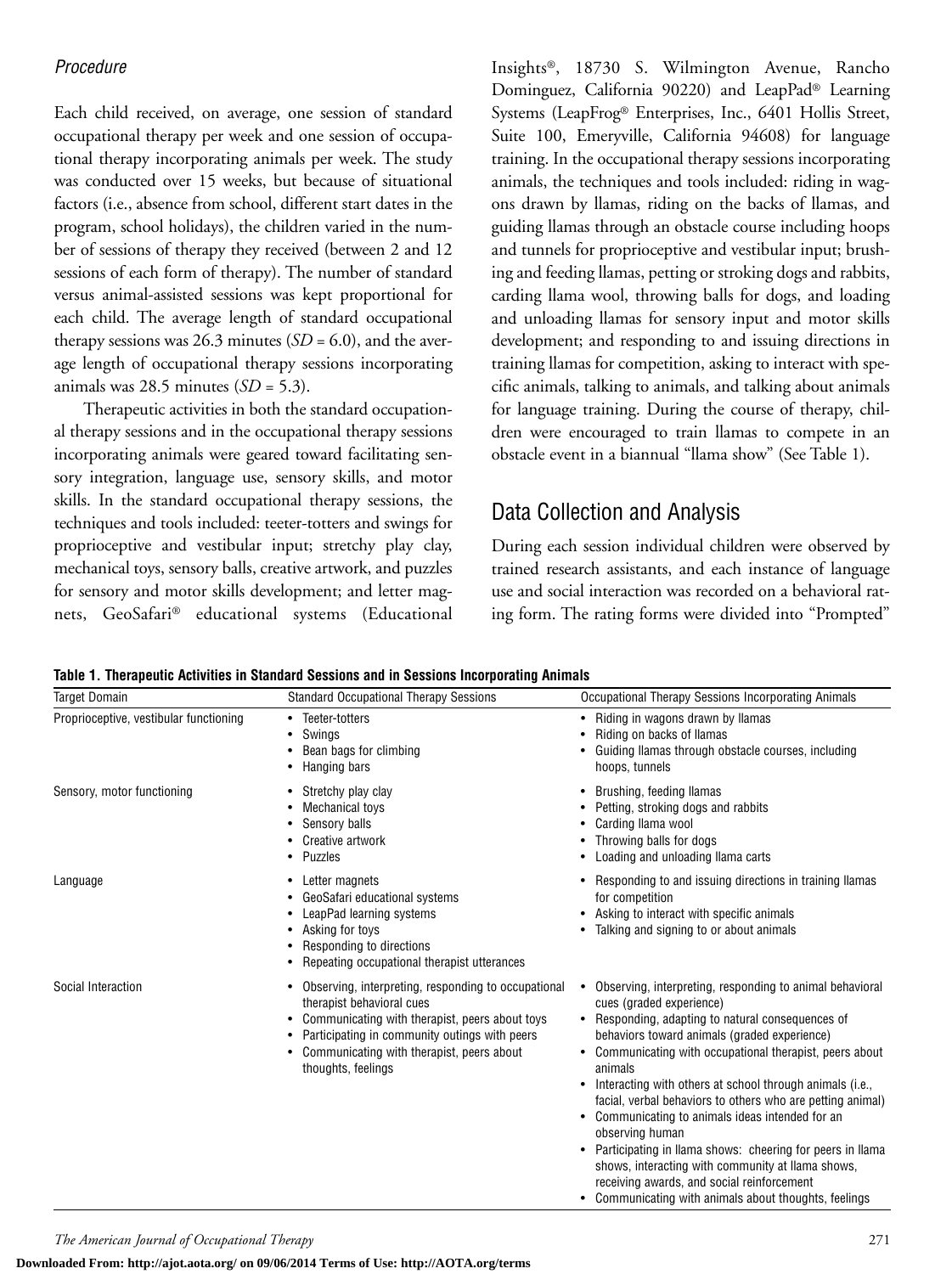and "Spontaneous" columns, with rows for "Signing," "Sound," "Word," "Sentence," and "Interaction." Use of Language was defined as discrete instances of spontaneous, meaningful use of sign language, words, or sentences. Sounds that were not decipherable words or sentences were not considered language. Each instance of Use of Language was considered to have started at the onset of one meaningful communication initiated by the child. The communication was considered to have terminated at the completion of that communication, regardless of the length of time it took the child to convey the intended information. Because the functional abilities of children with autism can vary enormously, a single instance of communication could range from a single signing of the word "dog" in reference to one of the therapy animals (in the case of a nonverbal child), to a more complex expression of feelings of affection about one of the animals to the occupational therapist or to the animal itself (in the case of a child with more sophisticated verbal skills). For example, one child who rarely engaged in language was observed to be capable of making prompted verbal requests for items he was sufficiently motivated to obtain. Another child who made frequent vocalizations, many of which were meaningless or unintelligible, would demonstrate focused language use to obtain and maintain access to the animals. For this child, prompting was not necessary; but a focus for shaping her energetic expression was useful and helped her to organize her vocalizations to make them more meaningful.

Social Interaction was defined as either spontaneous or prompted appropriate interaction with humans or animals. As with Use of Language, a single instance of Social Interaction was defined as starting at the onset of an observable effort on the part of the child to engage with a human being or an animal, and as terminating at the cessation of that interaction. The topography of the behavior was obviously different for children at different functional levels, and included a range of social behaviors such as petting and hugging an animal while smiling, engaging in a conversation with the occupational therapist, or hugging the therapist or an animal hello or good-bye. Some interactions were prompted, such as when the occupational therapist initiated eye contact with a child during a shared activity. Others were more clearly child-initiated. For example, on entering the therapy room, one young man would proceed directly to the Great Dane and would smile as he lay next to the dog, pressing his cheek to her face. Later this same young man would often request that the Jack Russell terrier be present to observe while he read to the therapist using his LeapPad learning system.

It may be argued that including social interactions with animals artificially inflated the incidence of this variable.

However, a biocentric theoretical approach would assert that interactions with animals should be conceptualized as meaningful social interactions in and of themselves. In addition to the inherent meaningfulness that opportunities to connect with animals may hold in their own right, such interactions may provide children with autism a bridge to more complex and sophisticated interactions with other human beings. Children with autism often prefer interactions with objects to interactions with people because of the difficulty in predicting the movement patterns and reactions of people (Mailloux & Roley, 2001). Interactions with animals, with their less complex, less subtle, and more predictable social cues, may provide a medium for persons with autism to learn to interact with other sentient beings in a more easily understood yet consistently natural context.

Senior undergraduate occupational therapy field study students were trained to observe and record Use of Language and Social Interaction. Before actual data collection, each assistant viewed videotaped occupational therapy sessions and rated the variables of interest using the rating forms designed for this study. They then compared their ratings, and discussed how they arrived at their decisions with each other and with the occupational therapist. This process was continued until each research assistant was able to reliably observe and record the variables of interest according to the definitional criteria set forth in the study design.

Thirteen sessions were observed by two raters, and the interrater reliability was established through Pearson correlations of these observations. For Use of Language, *r* = 0.98, *n* = 13, *p* < 0.01; and for Social Interaction, *r* = 0.91, *n* = 13,  $p < 0.01$ .

To control for the varied length of sessions, the total number of each behavior per session was divided by the total number of minutes in that session, to obtain an average number of behaviors per minute.

## Results

Using paired-sample *t*-tests, the average number of behaviors per minute for Use of Language and for Social Interaction was compared between standard occupational therapy sessions and occupational therapy sessions incorporating animals. Results indicated that the children engaged in significantly greater Use of Language  $(t(21) = 2.18; p <$ 0.05), and significantly greater Social Interaction  $(t(21) =$ 4.21;  $p < 0.01$ ) in the occupational therapy sessions incorporating animals than in the standard occupational therapy sessions. The mean Use of Language per minute for standard sessions was 0.98 (*SD* = 0.72), and the mean Use of Language per minute for sessions incorporating animals was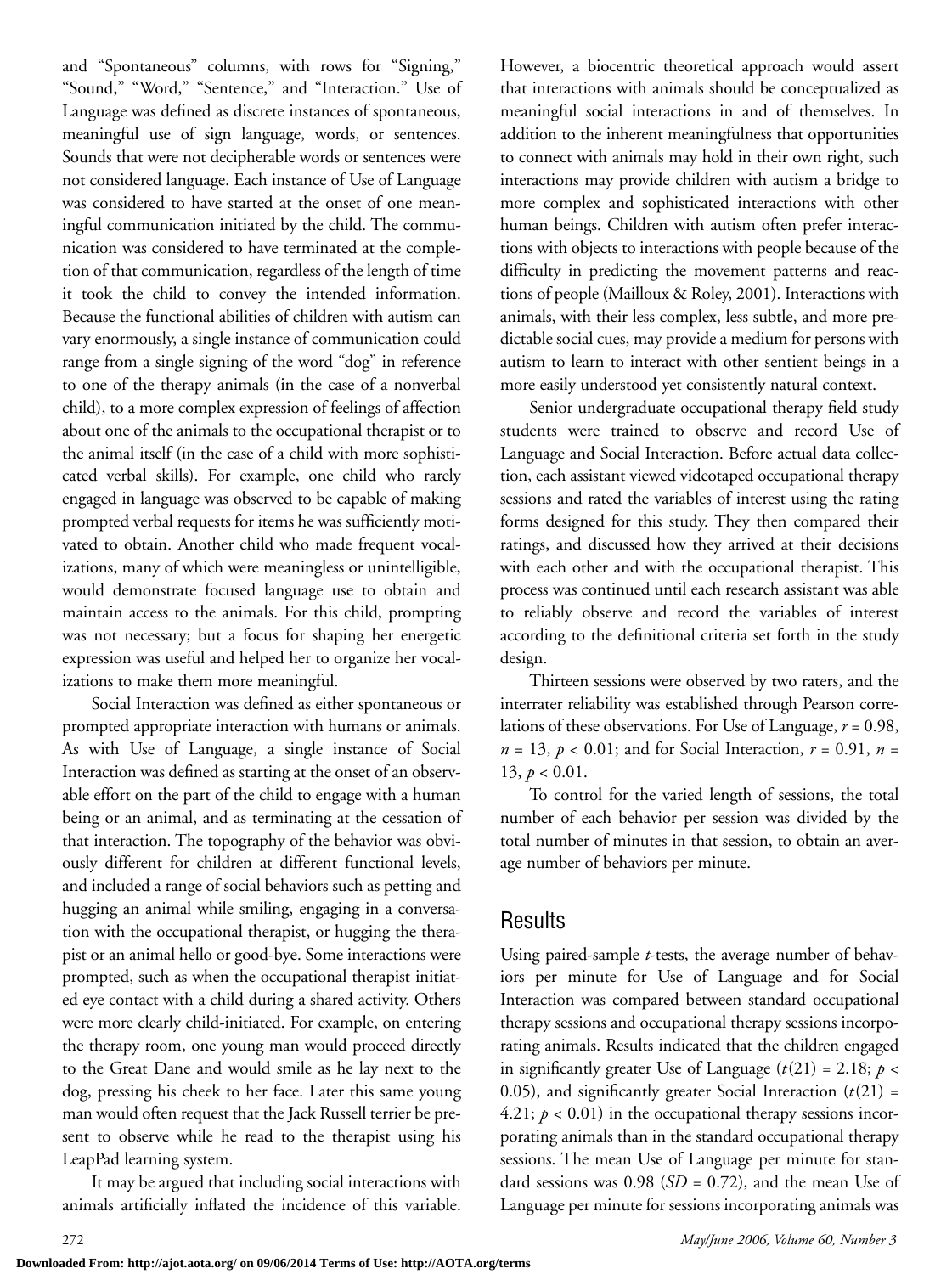1.27 (*SD* = 1.10), resulting in an effect size of *d* = 0.31. The mean Social Interactions per minute for standard sessions was 0.17 (*SD* = 0.09), and the mean Social Interactions per minute for sessions incorporating animals was 0.27 (*SD* = 0.10), resulting in an effect size of  $d = 1.0$ .

## **Discussion**

These data support the hypotheses that children with autism would demonstrate significantly more social interactions and would make significantly more frequent use of language in sessions incorporating animals than in sessions exclusively using standard occupational therapy techniques. Using Cohen's (1988) rough guidelines to interpret the effect sizes, the increase in language use in sessions incorporating animals would be considered to be between small and medium, and the increase in social interaction in sessions incorporating animals would be considered to be large. These findings are consistent with recent research suggesting that enhancing children's motivation to become active partners in the therapeutic process results in greater treatment gains. As opposed to being rewarded for engaging in a therapeutic activity by being presented with a reinforcer that is unrelated to the task, the children were able to engage in therapeutic activities where the reward was intrinsic to the activity itself. Further, and consistent with the philosophy of the widely used sensory integration approach, all of these elements of therapy took place in a naturalistic environment, in that the animals responded spontaneously and genuinely to the children's behaviors.

The results of this study lend support to the biocentric view of development, in that it was demonstrated that this sample of children with autism responded positively to the presence of nonhuman living creatures in their environments. Such a natural tendency for the children to interact with animals allowed the occupational therapist to engage creatively with the children, and to encourage inherently reinforcing activities that facilitated their growth and development at an appropriate level of challenge. Finally, incorporating animals in the occupational therapy session was unique in that it allowed the children to learn to interpret and respond to the less complex social and behavioral cues of animals, which may provide a bridge to learning to interpret the more subtle behavior of human beings.

The results of this study suggest that occupational therapy incorporating animals in the treatment of children with autism is an area that warrants further research. Although the findings reported here are promising, this study had some important limitations. First, the occupational therapist involved in the study implementation was not blind to the purpose of the study. Although every effort was made to provide the highest level of treatment in both types of therapy sessions, it is impossible to rule out all possibility of bias. Second, whereas the effect sizes calculated were promising, the large effect size observed in social interaction during sessions incorporating animals may, in part, result from the increased opportunity for social interaction afforded by the presence of animals. Whereas a biocentric perspective would not view interactions with animals as inherently less meaningful than interactions with humans, this perspective may not be universally accepted. However, qualitative observations of children's behavior during sessions did not suggest that the increase in social behavior was entirely accounted for by interactions exclusively with animals, but that instead the children were also more motivated to interact socially with the humans present (perhaps to gain access to animals, or to talk about animals). Further, a preliminary analysis of interview data collected from family members of the participants has indicated that the gains associated with the involvement of the animals were valuable and observable in the children's daily lives. Nonetheless, additional quantitative research will be necessary to support the practical relevance and the generalizability of the findings reported here.

Although it may not be practical for all occupational therapists to incorporate animals in their practice, the results of this investigation suggest that the introduction of animals into therapy for children with autism may be useful for those who work with this population. These findings presented here add to the growing body of evidence that the therapeutic use of animals may be an effective way to engage a wide variety of therapy clients, as well as to enhance the effectiveness of established occupational therapy techniques. **▲**

## Acknowledgments

The authors would like to thank Ann Gardner, Jackie Sides, Holly Smith, and Michael Street for their participation in gathering observational data for this investigation.

## References

- American Psychiatric Association. (1994). *Diagnostic and statistical manual of mental disorders* (4th ed.). Washington, DC: Author.
- Ayers, A. J. (1972). *Sensory integration and learning disabilities*. Los Angeles: Western Psychological Services.
- Baranek, G. T. (2002). Efficacy of sensory and motor interventions for children with autism*. Journal of Autism and Developmental Disorders, 32*(5), 397–422.
- Barker, S. B., & Dawson, K. S. (1998). The effects of animalassisted therapy with hospitalized adolescents. *Journal of Child and Adolescent Psychiatric Nursing, 10*(1), 17–24.